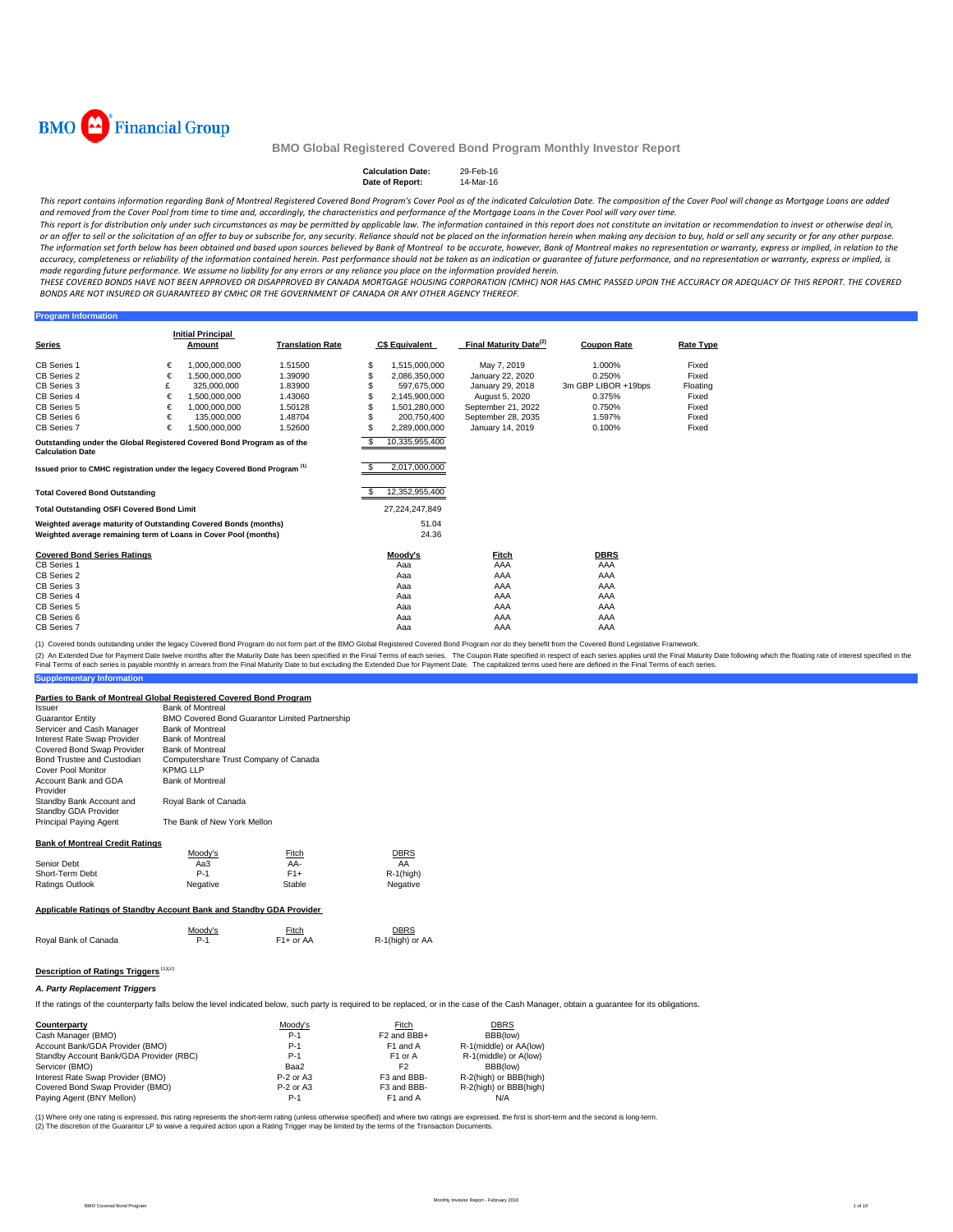

|                                                                                                                                                                                                                                                                                                                          |                                                                                                                                                                                                                                                                                                 | <b>Calculation Date:</b><br>Date of Report: | 29-Feb-16<br>14-Mar-16                                     |  |  |  |  |  |
|--------------------------------------------------------------------------------------------------------------------------------------------------------------------------------------------------------------------------------------------------------------------------------------------------------------------------|-------------------------------------------------------------------------------------------------------------------------------------------------------------------------------------------------------------------------------------------------------------------------------------------------|---------------------------------------------|------------------------------------------------------------|--|--|--|--|--|
| <b>B. Summary of Specific Rating Trigger Actions</b><br>I) The following actions are required if the Cash Manager (BMO) undergoes a downgrade below the stipulated rating:                                                                                                                                               |                                                                                                                                                                                                                                                                                                 |                                             |                                                            |  |  |  |  |  |
|                                                                                                                                                                                                                                                                                                                          | Moody's                                                                                                                                                                                                                                                                                         | Fitch                                       | <b>DBRS</b>                                                |  |  |  |  |  |
| a) The Servicer will be required to direct amounts received<br>directly into the GDA Account (or Standby GDA Account if<br>applicable) within 2 Canadian business days and the Cash<br>Manager shall immediately remit any funds held at such<br>time for or on behalf of the Guarantor directly into the GDA<br>Account | $P-1$                                                                                                                                                                                                                                                                                           | F1 or A                                     | R-1(middle) or AA(low)                                     |  |  |  |  |  |
| II) The following actions are required if the Servicer (BMO) undergoes a downgrade below the stipulated rating:                                                                                                                                                                                                          |                                                                                                                                                                                                                                                                                                 |                                             |                                                            |  |  |  |  |  |
|                                                                                                                                                                                                                                                                                                                          | Moody's                                                                                                                                                                                                                                                                                         | Fitch                                       | <b>DBRS</b>                                                |  |  |  |  |  |
| a) The Servicer will be required to direct amounts received<br>to the Cash Manager, or GDA as applicable                                                                                                                                                                                                                 | $P-1$                                                                                                                                                                                                                                                                                           | F1 or A                                     | R-1(middle) or BBB(low)                                    |  |  |  |  |  |
|                                                                                                                                                                                                                                                                                                                          | III) The Swap Provider is required to transfer credit support or transfer all of its rights and obligations to a replacement third party, or to obtain a<br>guarantee of its rights and obligations from a third party, if the Swap Provider undergoes a downgrade below the stipulated rating: |                                             |                                                            |  |  |  |  |  |
| a) Interest Rate Swap Provider<br>b) Covered Bond Swap Provider                                                                                                                                                                                                                                                          | $Modv's^{(3)}$<br>P-1 or A2<br>P-1 or A2                                                                                                                                                                                                                                                        | Fitch<br>F1 and A<br>F1 and A               | DBRS<br>R-1(middle) or A (high)<br>R-1(middle) or A (high) |  |  |  |  |  |
| IV) The following actions are required if the Issuer (BMO) undergoes a downgrade below the stipulated rating:                                                                                                                                                                                                            |                                                                                                                                                                                                                                                                                                 |                                             |                                                            |  |  |  |  |  |
| a) Mandatory repayment of the Demand Loan                                                                                                                                                                                                                                                                                | Moody's<br>N/A                                                                                                                                                                                                                                                                                  | Fitch<br>F <sub>2</sub> or BBB+             | <u>DBRS</u><br>N/A                                         |  |  |  |  |  |
| b) Cashflows will be exchanged under the Covered Bond<br>Swap Agreement (to the extent not already taking place)                                                                                                                                                                                                         | Baa1                                                                                                                                                                                                                                                                                            | BBB+                                        | BBB(high)                                                  |  |  |  |  |  |
| c) Transfer of title to Loans to Guarantor <sup>(4)</sup>                                                                                                                                                                                                                                                                | A <sub>3</sub>                                                                                                                                                                                                                                                                                  | BBB-                                        | BBB(low)                                                   |  |  |  |  |  |
| <b>Events of Defaults &amp; Test Compliance</b><br>Asset Coverage Test (C\$ Equivalent of Outstanding<br>Covered Bond < Adjusted Aggregate Asset Amount)                                                                                                                                                                 |                                                                                                                                                                                                                                                                                                 | Pass                                        |                                                            |  |  |  |  |  |
| <b>Issuer Event of Default</b><br>Guarantor LP Event of Default                                                                                                                                                                                                                                                          |                                                                                                                                                                                                                                                                                                 | No<br>No                                    |                                                            |  |  |  |  |  |

Guarantor LP Event of Default (3) If no short term rating exists, then A1

(4) The transfer of registered title to the Loans to the Guarantor may be deferred if (A) satisfactory assurances are provided to the Guarantor and the Belle remains of profile to the Superintent of Financial Institutions

| cable to Hard Bullet Covered Bonds)  |               |       |                    |
|--------------------------------------|---------------|-------|--------------------|
| <b>Pre-Maturity Required Ratings</b> | $Moody's P-1$ | Fitch | DBRS <sup>(1</sup> |
|                                      |               | $F1+$ | A(high) or A(low)  |
|                                      |               |       |                    |

Following a breach of the Pre-Maturity test in respect of a Series of Hard Bullet Covered Bonds, and unless the Pre-Maturity Liquidity Ledger is otherwise funded from the other sources, the<br>Partnership shall offer to sell

(1) In the case of DBRS, if Final Maturity Date is within six months of the Pre-Maturity Test Date, then A(high), otherwise A(low).

### **Reserve Fund Reserve Fund Required Amount Ratings** Moody's Fitch DBRS DERS<br>
Senior Adiow)<br>
Short Term R-1 (middle) Senior A(low) and A A(low) and A A(low) and A A(low) and A A(low) and A A(low) and A A(low) and A A(low) and A Short Term R-1(middle) Reserves the Reserves of Performance Reserves F1 Reserves Reserves Reserves and Reserves Reserves Reserves and Reserves Reserves Reserves Reserves and Reserves Reserves Reserves and Reserves Reserves

Are the ratings of the Issuer below the Reserve Fund Required Amount Ratings? No

If the ratings of the Issuer fall below the Reserve Fund Required Amount Ratings, then the Guarantor shall credit or cause to be credited to the Reserve Fund funds up to an amount equal to the Reserve Fund Required Amount.

Reserve Fund Required Amount: Nil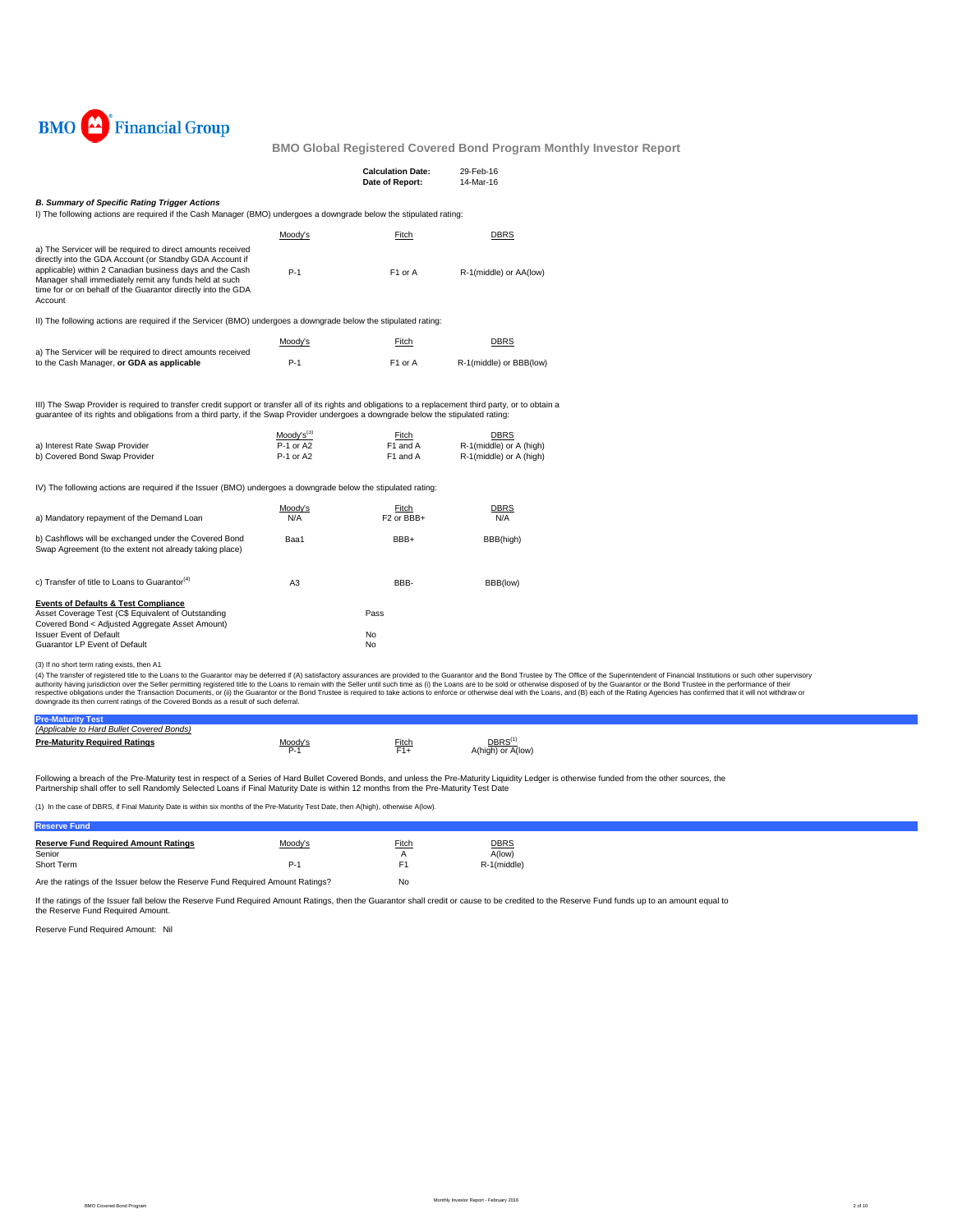

|                                                                                                                                                                                                                                            | <b>Calculation Date:</b><br>Date of Report: | 29-Feb-16<br>14-Mar-16                          |                            |
|--------------------------------------------------------------------------------------------------------------------------------------------------------------------------------------------------------------------------------------------|---------------------------------------------|-------------------------------------------------|----------------------------|
| <b>Asset Coverage Test</b>                                                                                                                                                                                                                 |                                             |                                                 |                            |
| <b>C\$ Equivalent of Outstanding Covered Bonds</b>                                                                                                                                                                                         | 10,335,955,400                              |                                                 |                            |
| $A^{(1)}$ = Lesser of (i) Sum of LTV adjusted outstanding principal balance and (ii)<br>Sum of Asset percentage adjusted outstanding principal balance                                                                                     | 14,815,352,447                              |                                                 | A (i)<br>15,845,296,735    |
| $B =$ Principal receipts not applied                                                                                                                                                                                                       |                                             |                                                 | $A$ (ii)<br>14,815,352,447 |
| $C =$ Cash capital contributions<br>$D =$ Substitution assets<br>$E = (i)$ Reserve fund balance<br>(ii) Pre - Maturity liquidity ledger balance<br>$F =$ Negative carry factor calculation<br>Total: $A + B + C + D + E - F$               | $\overline{\phantom{a}}$<br>14,815,352,447  | Asset Percentage<br>Maximum Asset<br>Percentage | 93.5%<br>95.0%             |
| <b>Asset Coverage Test Pass/Fail</b><br>(1) Market Value as determined by adjusting, not less than quarterly, the Original Market Value utilizing the Indexation Methodology (see Appendix for details) for subsequent price developments. | <b>Pass</b>                                 |                                                 |                            |
| <b>Valuation Calculation</b>                                                                                                                                                                                                               |                                             |                                                 |                            |
| <b>Trading Value of Covered Bonds</b>                                                                                                                                                                                                      | 10,485,297,507                              |                                                 |                            |
| A = Lesser of i) Present value of outstanding loan balance of Performing Eligible                                                                                                                                                          | 15,904,794,229                              |                                                 |                            |

| Total: $A + B + C + D + E + F$                                                                             | 15.904.794.229 |        |                |
|------------------------------------------------------------------------------------------------------------|----------------|--------|----------------|
| F = Trading Value of Swap Collateral                                                                       | ۰              |        |                |
| (ii) Pre - Maturity liquidity ledger balance                                                               | ۰              |        |                |
| $E =$ (i) Reserve Fund Balance, if applicable                                                              | ۰              |        |                |
| D = Trading Value of any Substitute Assets                                                                 |                |        |                |
| $C =$ Cash capital contributions                                                                           |                |        |                |
| $B =$ Principal receipts up to calculation date not otherwise applied                                      |                | A (ii) | 27.373.806.921 |
| Loans, net of adjustments                                                                                  |                | A (i)  | 15.904.794.229 |
| Loans <sup>(1)</sup> and ii) 80% of Market Value <sup>(2)</sup> of properties securing Performing Eligible |                |        |                |

(1) Present value of expected future cash flows of Loans using current market interest rates offered to BMO clients. The effective weighted average rate used for discounting is 2.59%.<br>(2) Market Value as determined by adju

| <b>Intercompany Loan Balance</b>             |                          |                                     |                        |  |  |
|----------------------------------------------|--------------------------|-------------------------------------|------------------------|--|--|
| Guarantee Loan                               |                          | \$<br>10,347,773,547                |                        |  |  |
| Demand Loan                                  |                          | 6,071,035,054                       |                        |  |  |
| Total                                        |                          | \$<br>16,418,808,601                |                        |  |  |
|                                              |                          |                                     |                        |  |  |
| <b>Cover Pool Losses</b>                     |                          |                                     |                        |  |  |
| Period end                                   | <b>Write Off Amounts</b> | <b>Loss Percentage (Annualized)</b> |                        |  |  |
| February 29, 2016                            | \$0                      | 0.00%                               |                        |  |  |
| <b>Cover Pool Flow of Funds</b>              |                          |                                     |                        |  |  |
|                                              | <b>Current Month</b>     | Previous Month                      |                        |  |  |
| <b>Cash Inflows</b>                          |                          |                                     |                        |  |  |
| Principal receipts                           | 485,132,390              | 405,519,284                         |                        |  |  |
| Proceeds for sale of Loans                   |                          |                                     |                        |  |  |
| <b>Revenue Receipts</b>                      | 31,347,653               | 29,051,648                          |                        |  |  |
| <b>Swap Receipts</b>                         | 3,046,199                | 3,557,614                           |                        |  |  |
| Cash Capital Contribution                    |                          |                                     |                        |  |  |
| Advances of Intercompany Loans               | 3,931,000,000            |                                     |                        |  |  |
| Guarantee Fee                                |                          | 1,614,112.00                        |                        |  |  |
| <b>Cash Outflows</b>                         |                          |                                     |                        |  |  |
| Swap Payment                                 |                          |                                     |                        |  |  |
| Intercompany Loan interest                   | (17,705,330)             | (17,096,975)                        |                        |  |  |
| Intercompany Loan principal                  | (420, 864, 000)          | (491, 482, 000)                     |                        |  |  |
| Intercompany Loan repayment                  |                          |                                     |                        |  |  |
| Mortgage Top-up Settlement                   | (3,930,897,136)          |                                     |                        |  |  |
| Misc Partnership Expenses                    | (36, 477)                | (145)                               |                        |  |  |
| Profit Distribution to Partners              |                          |                                     |                        |  |  |
| Net inflows/(outflows)                       | 81,023,300               | (68, 836, 463)                      |                        |  |  |
| <b>Cover Pool - Summary Statistics</b>       |                          |                                     |                        |  |  |
| Asset Type                                   |                          | Mortgages                           |                        |  |  |
| Previous Month Ending Balance                |                          | 12,424,470,044                      |                        |  |  |
| Aggregate Outstanding Balance                |                          | 15,863,165,000<br>S                 |                        |  |  |
| Number of Loans                              |                          | 64,361                              |                        |  |  |
| Average Loan Size                            |                          | \$<br>246,472                       |                        |  |  |
| Number of Primary Borrowers                  |                          | 61,474                              |                        |  |  |
| Number of Properties                         |                          | 64.361                              |                        |  |  |
|                                              |                          | Original <sup>(2)</sup>             | Indexed <sup>(1)</sup> |  |  |
| Weighted Average Current Loan to Value (LTV) |                          | 60.56%                              | 53.31%                 |  |  |
| Weighted Average Authorized LTV              |                          | 68.03%                              | 59.70%                 |  |  |
| Weighted Average Original LTV                |                          | 68.03%                              |                        |  |  |
| Weighted Average Seasoning                   |                          | 25.77 (Months)                      |                        |  |  |
| Weighted Average Coupon                      |                          | 2.69%                               |                        |  |  |

<sup>(1)</sup> Value as determined by adjusting, not less than quarterly, the Original Market Value utilizing the Indexation Methodology (see Appendix for details) for subsequent price developments.<br><sup>(2)</sup> Value as most recently det

Weighted Average Original Term 50.13 (Months) Weighted Average Remaining Term 24.36 (Months) Substitution Assets Nil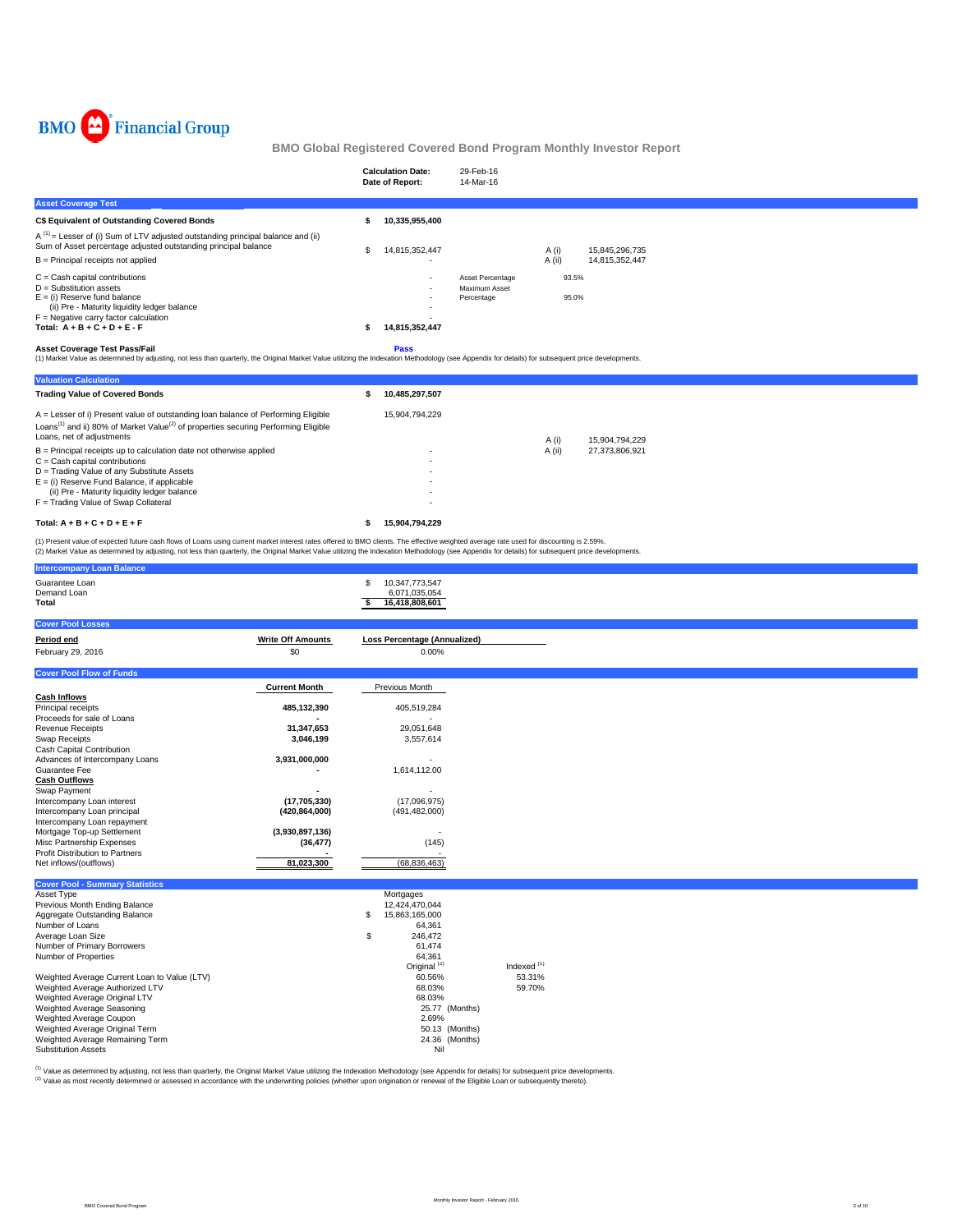

|                                                                      | <b>Calculation Date:</b><br>Date of Report: | 29-Feb-16<br>14-Mar-16 |                                      |                     |  |
|----------------------------------------------------------------------|---------------------------------------------|------------------------|--------------------------------------|---------------------|--|
| <b>Cover Pool - Delinquency Distribution</b>                         |                                             |                        |                                      |                     |  |
|                                                                      |                                             |                        |                                      |                     |  |
| <b>Aging Summary</b>                                                 | <b>Number of Loans</b>                      | Percentage             | <b>Principal Balance</b>             | Percentage          |  |
| Current and less than 30 days past due                               | 64,245                                      | 99.82                  | 15,833,320,090<br>\$                 | 99.81               |  |
| 30 - 59 days past due                                                | 49                                          | 0.08                   | \$<br>11,976,645                     | 0.08                |  |
| 60 - 89 days past due                                                |                                             |                        | \$                                   |                     |  |
| 90 or more days past due                                             | 67                                          | 0.10                   | 17,868,265<br>\$                     | 0.11                |  |
| <b>Grand Total</b>                                                   | 64,361                                      | 100.00                 | \$<br>15,863,165,000                 | 100.00              |  |
| <b>Cover Pool - Provincial Distribution</b>                          |                                             |                        |                                      |                     |  |
|                                                                      |                                             |                        |                                      |                     |  |
| <b>Province</b><br>Alberta                                           | Number of Loans                             | Percentage<br>12.40    | <b>Principal Balance</b><br>\$       | Percentage<br>11.86 |  |
| <b>British Columbia</b>                                              | 7,978<br>11,129                             | 17.29                  | 1,880,855,336<br>\$<br>4,085,184,240 | 25.75               |  |
| Manitoba                                                             | 1,025                                       | 1.59                   | \$<br>174,788,366                    | 1.10                |  |
|                                                                      |                                             |                        |                                      |                     |  |
| New Brunswick                                                        | 967                                         | 1.50                   | \$<br>118,728,107                    | 0.75                |  |
| Newfoundland                                                         | 1,276                                       | 1.98                   | \$<br>212,606,158                    | 1.34                |  |
| Northwest Territories & Nunavut                                      |                                             |                        | \$                                   |                     |  |
| Nova Scotia                                                          | 1,948                                       | 3.03                   | 339,241,096<br>\$                    | 2.14                |  |
| Ontario                                                              | 26,373                                      | 40.98                  | 6,476,071,667<br>\$                  | 40.82               |  |
| Prince Edward Island                                                 | 325                                         | 0.50                   | \$<br>44,011,764                     | 0.28                |  |
| Quebec                                                               | 11,438                                      | 17.77                  | \$<br>2,148,469,113                  | 13.54               |  |
| Saskatchewan                                                         | 1,902                                       | 2.96                   | \$<br>383,209,154                    | 2.42                |  |
| <b>Yukon Territories</b>                                             |                                             |                        |                                      |                     |  |
| <b>Grand Total</b>                                                   | 64,361                                      | 100.00                 | 15,863,165,000<br>\$                 | 100.00              |  |
|                                                                      |                                             |                        |                                      |                     |  |
| <b>Cover Pool - Credit Score Distribution</b><br><b>Credit Score</b> | <b>Number of Loans</b>                      | Percentage             | <b>Principal Balance</b>             | Percentage          |  |
| Less than 600 or Unavailable                                         |                                             | 7.14                   | 1,207,974,073                        | 7.61                |  |
|                                                                      | 4,597                                       |                        | \$                                   |                     |  |
| $600 - 650$                                                          | 3,334                                       | 5.18                   | \$<br>837,221,098                    | 5.28                |  |
| 651 - 700                                                            | 7,803                                       | 12.12                  | \$<br>2,011,611,722                  | 12.68               |  |
| 701 - 750                                                            | 14,378                                      | 22.34                  | \$<br>3,704,041,744                  | 23.35               |  |
| 751 - 800                                                            | 25,553                                      | 39.70                  | \$<br>6,408,356,866                  | 40.40               |  |
| 801 and Above                                                        | 8,696                                       | 13.51                  | 1,693,959,497<br>-\$                 | 10.68               |  |
| <b>Grand Total</b>                                                   | 64,361                                      | 100.00                 | 15,863,165,000<br>\$                 | 100.00              |  |
|                                                                      |                                             |                        |                                      |                     |  |
| <b>Cover Pool - Rate Type Distribution</b>                           |                                             |                        |                                      |                     |  |
| <b>Rate Type</b>                                                     | Number of Loans                             | Percentage             | <b>Principal Balance</b>             | Percentage          |  |
| Fixed                                                                | 49,420                                      | 76.79                  | 11,677,806,416<br>\$                 | 73.62               |  |
| Variable                                                             | 14,941                                      | 23.21                  | 4,185,358,584<br>\$                  | 26.38               |  |
| <b>Grand Total</b>                                                   | 64,361                                      | 100.00                 | 15,863,165,000<br>\$                 | 100.00              |  |
|                                                                      |                                             |                        |                                      |                     |  |
| <b>Cover Pool - Mortgage Asset Type Distribution</b>                 |                                             |                        |                                      |                     |  |
| <b>Mortgage Asset Type</b>                                           | Number of Loans                             | Percentage             | <b>Principal Balance</b>             | Percentage          |  |
| Conventional Amortizing Mortgages                                    | 64,361                                      | 100.00                 | 15,863,165,000<br>\$                 | 100.00              |  |
| <b>Grand Total</b>                                                   | 64,361                                      | 100.00                 | \$<br>15,863,165,000                 | 100.00              |  |
|                                                                      |                                             |                        |                                      |                     |  |
| <b>Cover Pool - Occupancy Type Distribution</b>                      |                                             |                        |                                      |                     |  |
| <b>Occupancy Type</b>                                                | Number of Loans                             | Percentage             | <b>Principal Balance</b>             | Percentage          |  |
| Owner Occupied                                                       |                                             | 71.32                  | 11,962,999,454<br>\$                 |                     |  |
| Non-Owner Occupied                                                   | 45,905                                      |                        |                                      | 75.41               |  |
|                                                                      | 18,456                                      | 28.68                  | 3,900,165,546<br>\$                  | 24.59               |  |
| <b>Grand Total</b>                                                   | 64,361                                      | 100.00                 | 15,863,165,000<br>\$                 | 100.00              |  |
| <b>Cover Pool - Mortgage Rate Distribution</b>                       |                                             |                        |                                      |                     |  |
|                                                                      |                                             |                        |                                      |                     |  |
| Mortgage Rate (%)                                                    | Number of Loans                             | Percentage             | <b>Principal Balance</b>             | Percentage          |  |
| Less than 1.00                                                       |                                             |                        | \$                                   |                     |  |
| $1.00 - 3.99$                                                        | 63,899                                      | 99.28                  | 15,791,095,517<br>\$                 | 99.55               |  |
| $4.00 - 4.49$                                                        | 302                                         | 0.47                   | \$<br>47,683,874                     | 0.30                |  |
| $4.50 - 4.99$                                                        | 99                                          | 0.15                   | 15,120,354<br>\$                     | 0.10                |  |
| $5.00 - 5.49$                                                        | 46                                          | 0.07                   | \$<br>7,153,311                      | 0.05                |  |
| $5.50 - 5.99$                                                        | 9                                           | 0.01                   | \$<br>1,036,407                      | 0.01                |  |
| $6.00 - 6.49$                                                        | 6                                           | 0.01                   | \$<br>1,075,538                      | 0.01                |  |
| $6.50 - 6.99$                                                        |                                             |                        | S.                                   |                     |  |
| $7.00 - 7.49$                                                        |                                             |                        | S.                                   |                     |  |
| $7.50 - 7.99$                                                        |                                             |                        | S.                                   |                     |  |
| 8.00 and Above                                                       |                                             |                        | S                                    |                     |  |
| <b>Grand Total</b>                                                   | 64.361                                      | 100.00                 | 15,863,165,000<br>\$                 | 100.00              |  |
|                                                                      |                                             |                        |                                      |                     |  |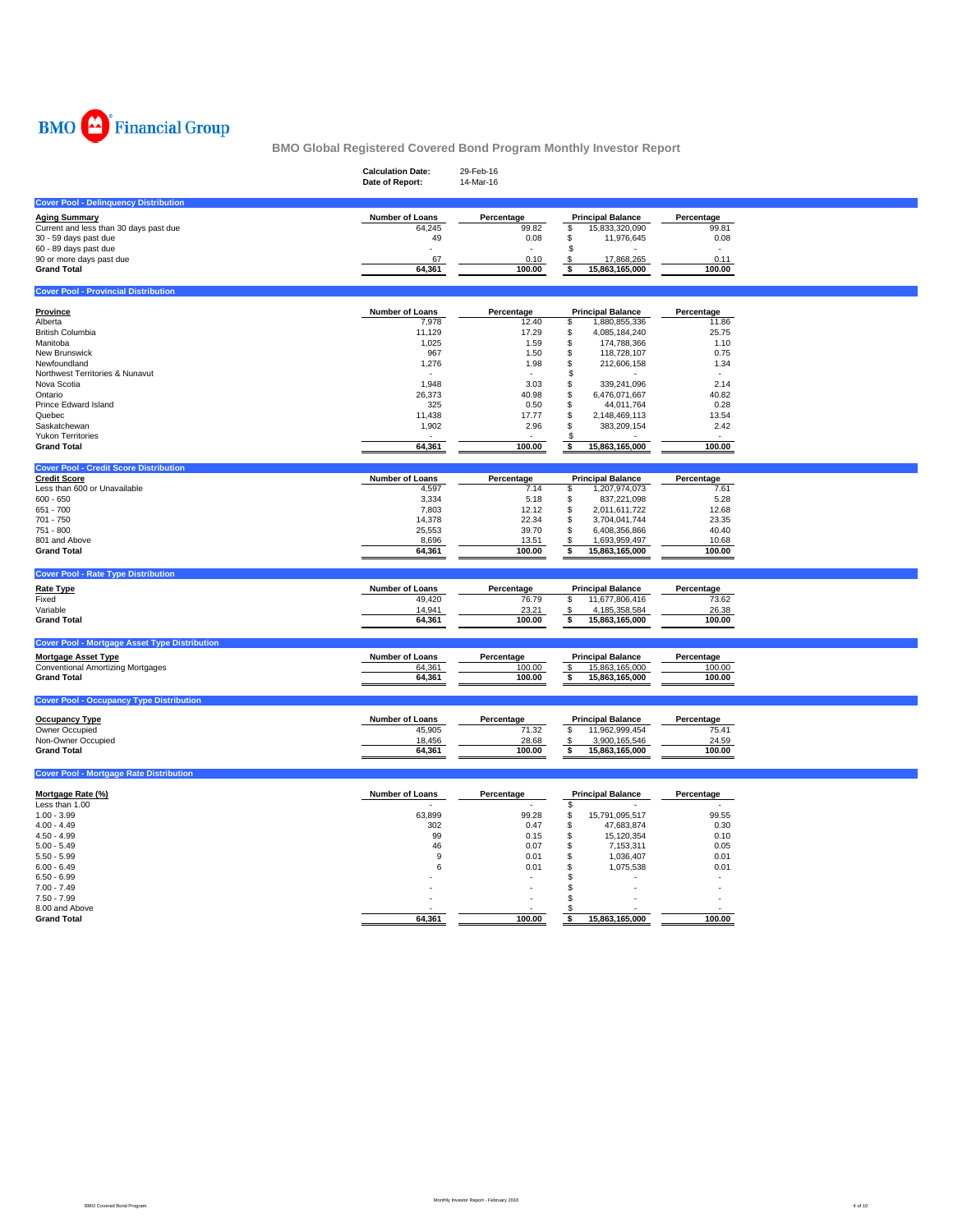

## **Calculation Date:** 29-Feb-16 **Date of Report:** 14-Mar-16

| Cover Pool - Indexed LTV Distribution (1) |                        |            |                          |            |
|-------------------------------------------|------------------------|------------|--------------------------|------------|
| Indexed LTV (%)                           | <b>Number of Loans</b> | Percentage | <b>Principal Balance</b> | Percentage |
| 20.00 and Below                           | 5,728                  | 8.90       | 448,898,485              | 2.83       |
| $20.01 - 25.00$                           | 2,748                  | 4.27       | 367.555.422              | 2.32       |
| $25.01 - 30.00$                           | 2,954                  | 4.59       | 487.152.368              | 3.07       |
| $30.01 - 35.00$                           | 3,204                  | 4.98       | 596.929.619              | 3.76       |
| $35.01 - 40.00$                           | 3,634                  | 5.65       | 835.633.100              | 5.27       |
| $40.01 - 45.00$                           | 4.374                  | 6.80       | 1.175.044.557            | 7.41       |
| $45.01 - 50.00$                           | 5,521                  | 8.58       | 1.701.627.951            | 10.73      |
| $50.01 - 55.00$                           | 7,238                  | 11.25      | 2,275,828,293            | 14.35      |
| $55.01 - 60.00$                           | 8,226                  | 12.78      | 2,374,960,318            | 14.97      |
| $60.01 - 65.00$                           | 9,082                  | 14.11      | 2,340,887,946            | 14.76      |
| 65.01 - 70.00                             | 5,143                  | 7.99       | 1.362.451.462            | 8.59       |
| 70.01 - 75.00                             | 4.273                  | 6.64       | 1.194.622.069            | 7.53       |
| 75.01 - 80.00                             | 2,236                  | 3.47       | 701.573.411              | 4.42       |
| 80.01 and Above                           |                        |            |                          | $\sim$     |
| <b>Grand Total</b>                        | 64,361                 | 100.00     | 15.863.165.000           | 100.00     |

<sup>(1)</sup> Value as determined by adjusting, not less than quarterly, the Original Market Value utilizing the Indexation Methodology (see Appendix for details) for subsequent price developments.

| <b>Cover Pool - Remaining Term Distribution</b> |                        |            |   |                          |            |
|-------------------------------------------------|------------------------|------------|---|--------------------------|------------|
| <b>Months to Maturity</b>                       | <b>Number of Loans</b> | Percentage |   | <b>Principal Balance</b> | Percentage |
| Less than 12                                    | 13.921                 | 21.63      |   | 3,941,799,186            | 24.85      |
| $12 - 17$                                       | 10.633                 | 16.52      | s | 2,040,896,797            | 12.87      |
| $18 - 24$                                       | 15.273                 | 23.73      |   | 3.417.406.774            | 21.54      |
| $25 - 30$                                       | 5.737                  | 8.91       | S | 1,421,532,391            | 8.96       |
| $31 - 36$                                       | 4,328                  | 6.72       |   | 1,216,806,626            | 7.67       |
| $37 - 42$                                       | 2.959                  | 4.60       |   | 854.821.437              | 5.39       |
| $43 - 48$                                       | 6,200                  | 9.63       |   | 1.527.390.429            | 9.63       |
| $49 - 54$                                       | 3.347                  | 5.20       |   | 909.189.471              | 5.73       |
| $55 - 60$                                       | 1,864                  | 2.90       |   | 509.837.627              | 3.21       |
| $61 - 63$                                       |                        | 0.00       |   | 245.589                  | 0.00       |
| 72 and Above                                    | 98                     | 0.15       |   | 23.238.673               | 0.15       |
| <b>Grand Total</b>                              | 64.361                 | 100.00     |   | 15,863,165,000           | 100.00     |

| <b>Cover Pool - Remaining Principal Balance Distribution</b> |                        |            |                          |            |
|--------------------------------------------------------------|------------------------|------------|--------------------------|------------|
| <b>Remaining Principal Balance (C\$)</b>                     | <b>Number of Loans</b> | Percentage | <b>Principal Balance</b> | Percentage |
| 99,999 and Below                                             | 12,019                 | 18.67      | 770.187.103              | 4.86       |
| 100.000 - 199.999                                            | 21.665                 | 33.66      | 3.253.195.149            | 20.51      |
| 200.000 - 299.999                                            | 15.219                 | 23.65      | 3,725,914,154            | 23.49      |
| 300.000 - 399.999                                            | 7,222                  | 11.22      | 2.482.408.425            | 15.65      |
| 400.000 - 499.999                                            | 3.270                  | 5.08       | 1.455.470.468            | 9.18       |
| 500.000 - 599.999                                            | 1,623                  | 2.52       | 884.318.013              | 5.57       |
| 600.000 - 699.999                                            | 864                    | 1.34       | 559.330.781              | 3.53       |
| 700.000 - 799.999                                            | 541                    | 0.84       | 404.948.695              | 2.55       |
| 800.000 - 899.999                                            | 437                    | 0.68       | 370.881.466              | 2.34       |
| $900.000 - 999.999$                                          | 320                    | 0.50       | 303.625.503              | 1.91       |
| 1.000.000 - 1.499.999                                        | 836                    | 1.30       | 1.020.883.800            | 6.44       |
| 1.500.000 - 2.000.000                                        | 272                    | 0.42       | 463.709.456              | 2.92       |
| 2.000.000 - 3.000.000                                        | 73                     | 0.11       | 168.291.988              | 1.06       |
| 3,000,000 and Above                                          |                        |            |                          |            |
|                                                              | 64,361                 | 100.00     | 15.863.165.000           | 100.00     |

| Number of Loans | Percentage |                | Percentage               |
|-----------------|------------|----------------|--------------------------|
| 14.473          | 22.49      | 2.739.713.150  | 17.27                    |
| 3.786           | 5.88       | 909.276.204    | 5.73                     |
| 41,461          | 64.42      | 11.186.079.110 | 70.52                    |
| 4,641           | 7.21       | 1.028.096.536  | 6.48                     |
| 64.361          | 100.00     | 15.863.165.000 | 100.00                   |
|                 |            |                | <b>Principal Balance</b> |

*Note: Percentages and totals in the above tables may not add exactly due to rounding.*

|  | Cover Pool - Indexed LTV and Delinquency Distribution by Province (1) |  |
|--|-----------------------------------------------------------------------|--|
|  |                                                                       |  |

|                 | <b>Aging Summary</b> |               |                                                     |         |                           |                          |                           |                          |                             |               |  |
|-----------------|----------------------|---------------|-----------------------------------------------------|---------|---------------------------|--------------------------|---------------------------|--------------------------|-----------------------------|---------------|--|
| Indexed LTV (%) |                      |               |                                                     |         |                           |                          |                           |                          |                             | Total         |  |
| 20.00 and Below |                      | 40,463,046    |                                                     |         |                           | $\overline{\phantom{a}}$ |                           | 21,072                   |                             | 40,484,118    |  |
| $20.01 - 25$    |                      | 32,310,941    |                                                     |         |                           | $\sim$                   |                           |                          |                             | 32,310,941    |  |
| $25.01 - 30$    |                      | 43.517.878    |                                                     |         |                           |                          |                           | 610,907                  |                             | 44,128,785    |  |
| $30.01 - 35$    |                      | 61,369,382    |                                                     |         |                           |                          |                           | $\sim$                   |                             | 61,369,382    |  |
| $35.01 - 40$    |                      | 61,891,940    |                                                     |         |                           | $\overline{\phantom{a}}$ |                           | $\sim$                   |                             | 61,891,940    |  |
| $40.01 - 45$    |                      | 90,813,595    |                                                     | 124.738 |                           |                          |                           | 658,971                  |                             | 91,597,304    |  |
| $45.01 - 50$    |                      | 122,986,117   |                                                     | 212,994 |                           |                          |                           | $\overline{\phantom{a}}$ |                             | 123,199,111   |  |
| $50.01 - 55$    |                      | 174,998,025   |                                                     | 236,071 |                           |                          |                           |                          |                             | 175,234,096   |  |
| $55.01 - 60$    |                      | 247, 101, 251 |                                                     |         |                           |                          |                           | $\overline{\phantom{a}}$ |                             | 247, 101, 251 |  |
| $60.01 - 65$    |                      | 374,519,014   |                                                     | 376.468 |                           | $\overline{\phantom{a}}$ |                           | 376,645                  |                             | 375.272.127   |  |
| $65.01 - 70$    |                      | 283,951,562   |                                                     |         |                           | $\overline{\phantom{a}}$ |                           | $\overline{\phantom{a}}$ |                             | 283,951,562   |  |
| $70.01 - 75$    |                      | 179.443.789   |                                                     |         |                           | $\overline{\phantom{a}}$ |                           | $\overline{\phantom{a}}$ |                             | 179,443,789   |  |
| $75.01 - 80$    |                      | 163,592,883   |                                                     |         |                           |                          |                           | 1.278.048                |                             | 164,870,930   |  |
| 80.01 and Above |                      |               |                                                     |         |                           |                          |                           |                          |                             |               |  |
|                 |                      | 1,876,959,423 |                                                     | 950,270 |                           |                          |                           | 2,945,642                |                             | 1,880,855,336 |  |
|                 |                      |               | <b>Current and</b><br>less than 30<br>days past due |         | 30 to 59<br>days past due |                          | 60 to 89<br>days past due |                          | 90 or more<br>days past due |               |  |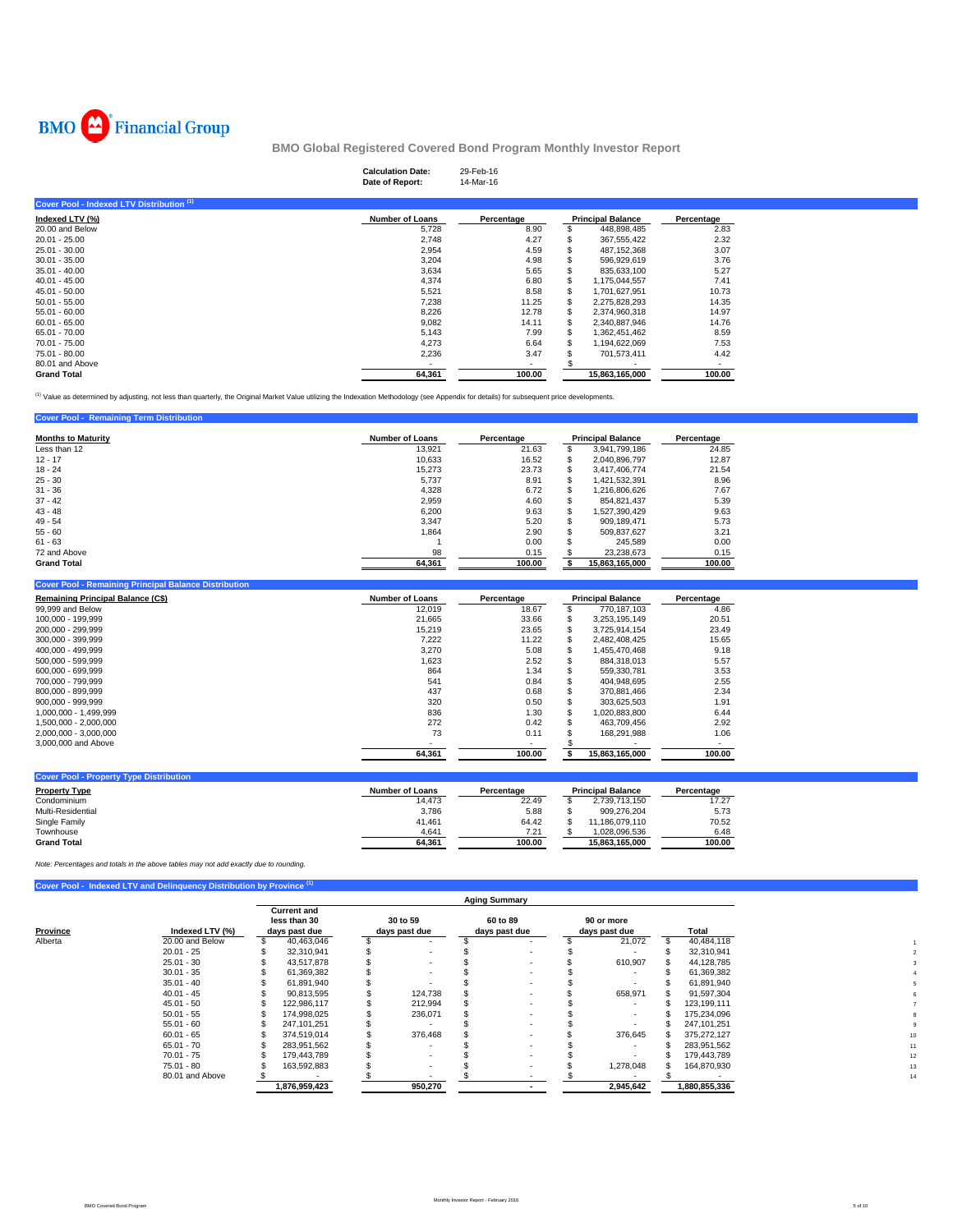

**Calculation Date:** 29-Feb-16 **Date of Report:** 14-Mar-16

|                          |                                    | <b>Current and</b>                     |          |                          | <b>Aging Summary</b> |          |               |          |                            |
|--------------------------|------------------------------------|----------------------------------------|----------|--------------------------|----------------------|----------|---------------|----------|----------------------------|
|                          |                                    | less than 30                           |          | 30 to 59                 | 60 to 89             |          | 90 or more    |          |                            |
| Province                 | Indexed LTV (%)                    | days past due                          |          | days past due            | days past due        |          | days past due |          | Total                      |
| <b>British Columbia</b>  | 20.00 and Below<br>$20.01 - 25$    | \$<br>163,363,601<br>\$<br>135,948,880 | \$<br>\$ |                          | \$<br>\$             | \$<br>\$ | 77,829        | \$<br>\$ | 163,441,430<br>135,948,880 |
|                          | $25.01 - 30$                       | \$<br>185,406,078                      | \$       | 101,793                  | \$                   | \$       |               | \$       | 185,507,870                |
|                          | $30.01 - 35$                       | \$<br>196,443,502                      | \$       | 310,371                  | \$                   | \$       |               | \$       | 196,753,874                |
|                          | $35.01 - 40$                       | \$<br>327,779,935                      | \$       |                          | \$                   | \$       | 356,561       | \$       | 328,136,495                |
|                          | $40.01 - 45$                       | \$<br>497,330,089                      | \$       | 390,207                  | \$                   | \$       |               | \$       | 497,720,296                |
|                          | $45.01 - 50$                       | \$<br>726,323,491                      | \$       | 130,694                  | \$                   | \$       | 299,440       | \$       | 726,753,626                |
|                          | $50.01 - 55$                       | \$<br>875,667,011                      | \$       | 378,982                  | \$                   | \$       | 1,175,779     | \$       | 877,221,771                |
|                          | $55.01 - 60$                       | \$<br>450,308,052                      | \$       | 1,000,117                | \$                   | \$       | 994,501       | \$       | 452,302,671                |
|                          | $60.01 - 65$                       | \$<br>296,266,875                      | \$       | 124,358                  | \$                   | \$       |               | \$       | 296,391,233                |
|                          | $65.01 - 70$                       | \$<br>131,230,755                      | \$       |                          | S                    | \$       | 269.069       | \$       | 131,499,823                |
|                          | $70.01 - 75$                       | \$<br>65,232,575                       | \$       |                          | \$                   | \$       | 568,259       | \$       | 65,800,835                 |
|                          | 75.01 - 80                         | \$<br>27,705,435                       | \$       |                          | \$                   | \$       |               | \$       | 27,705,435                 |
|                          | 80.01 and Above                    | \$                                     | \$       |                          | \$                   | \$       |               | \$       |                            |
|                          |                                    | 4,079,006,279                          |          | 2,436,523                |                      |          | 3,741,438     |          | 4,085,184,240              |
|                          |                                    | <b>Current and</b>                     |          |                          | <b>Aging Summary</b> |          |               |          |                            |
|                          |                                    | less than 30                           |          | 30 to 59                 | 60 to 89             |          | 90 or more    |          |                            |
| <u>Province</u>          | Indexed LTV (%)                    | days past due                          |          | days past due            | days past due        |          | days past due |          | Total                      |
| Manitoba                 | 20.00 and Below                    | \$<br>3,496,331                        | \$       |                          | \$                   | \$       |               | \$       | 3,496,331                  |
|                          | $20.01 - 25$                       | \$<br>3,394,264                        | \$       |                          | \$                   | \$       |               | \$       | 3,394,264                  |
|                          | $25.01 - 30$                       | \$<br>2,950,694                        | \$       |                          | \$                   | \$       |               | \$       | 2,950,694                  |
|                          | $30.01 - 35$                       | \$<br>5,112,298                        | \$       |                          | \$                   | \$       |               | \$       | 5,112,298                  |
|                          | $35.01 - 40$                       | \$<br>5,309,693                        | \$       |                          | \$                   | \$       |               | \$       | 5,309,693                  |
|                          | $40.01 - 45$                       | \$<br>6,216,140                        | \$       |                          | \$                   | \$       |               | \$       | 6,216,140                  |
|                          | $45.01 - 50$                       | \$<br>10,494,238<br>\$                 | \$<br>\$ |                          | \$<br>\$             | \$<br>\$ |               | \$       | 10,494,238<br>13,318,214   |
|                          | $50.01 - 55$<br>$55.01 - 60$       | 13,318,214<br>\$<br>22,289,998         | \$       |                          | \$                   | \$       | 180,104       | \$<br>\$ | 22,470,102                 |
|                          | $60.01 - 65$                       | \$<br>47,951,230                       | \$       |                          | \$                   | \$       |               | \$       | 47,951,230                 |
|                          | $65.01 - 70$                       | \$<br>17,510,203                       | \$       |                          | \$                   | \$       |               | \$       | 17,510,203                 |
|                          | $70.01 - 75$                       | \$<br>22,700,408                       | \$       | 171,575                  | \$                   | \$       |               | \$       | 22,871,983                 |
|                          | 75.01 - 80                         | \$<br>13,692,976                       | \$       |                          | \$                   | \$       |               | \$       | 13,692,976                 |
|                          | 80.01 and Above                    | \$                                     | \$       |                          | \$                   | \$       |               | \$       |                            |
|                          |                                    | 174,436,687                            |          | 171,575                  | $\blacksquare$       |          | 180,104       |          | 174,788,366                |
|                          |                                    |                                        |          |                          | <b>Aging Summary</b> |          |               |          |                            |
|                          |                                    | <b>Current and</b><br>less than 30     |          | 30 to 59                 | 60 to 89             |          | 90 or more    |          |                            |
| <b>Province</b>          | Indexed LTV (%)                    | days past due                          |          | days past due            | days past due        |          | days past due |          | <b>Total</b>               |
| New Brunswick            | 20.00 and Below                    | \$<br>3,234,524                        | \$       |                          | \$                   | \$       | 51,256        | \$       | 3,285,781                  |
|                          | $20.01 - 25$                       | \$<br>2,101,853                        | \$       |                          | \$                   | \$       |               | \$       | 2,101,853                  |
|                          | $25.01 - 30$                       | \$<br>3,050,836                        | \$       |                          | \$                   | \$       |               | \$       | 3,050,836                  |
|                          | $30.01 - 35$                       | \$<br>3,244,763                        | \$       | 37,726                   | \$                   | \$       |               | \$       | 3,282,489                  |
|                          | $35.01 - 40$                       | \$<br>4,606,381                        | \$       |                          | \$                   | \$       |               | \$       | 4,606,381                  |
|                          | $40.01 - 45$                       | \$<br>5,557,691                        | \$       |                          | \$                   | \$       |               | \$       | 5,557,691                  |
|                          | $45.01 - 50$                       | \$<br>6,174,696                        | \$       |                          | \$                   | \$       |               | \$       | 6,174,696                  |
|                          | $50.01 - 55$                       | \$<br>13,138,896                       | \$       |                          | \$                   | \$       | 98,168        | \$       | 13,237,064                 |
|                          | $55.01 - 60$                       | \$<br>21,795,555                       | \$       | 78,279                   | \$                   | \$       |               | \$       | 21,873,834                 |
|                          | $60.01 - 65$                       | \$<br>32,189,813                       | \$       |                          | \$                   | \$       | 73,700        | \$       | 32,263,512                 |
|                          | $65.01 - 70$                       | \$<br>16,235,580                       | \$       |                          | \$                   | \$       |               | \$       | 16,235,580                 |
|                          | $70.01 - 75$                       | \$<br>4,670,533                        | \$       |                          | \$                   | \$       |               | \$       | 4,670,533                  |
|                          | 75.01 - 80<br>80.01 and Above      | \$<br>2,387,856<br>\$                  | \$<br>\$ |                          | \$<br>\$             | \$<br>\$ |               | \$       | 2,387,856                  |
|                          |                                    | 118,388,977                            |          | 116,005                  |                      |          | 223,124       |          | 118,728,107                |
|                          |                                    |                                        |          |                          | <b>Aging Summary</b> |          |               |          |                            |
|                          |                                    | <b>Current and</b>                     |          |                          |                      |          |               |          |                            |
|                          |                                    | less than 30                           |          | 30 to 59                 | 60 to 89             |          | 90 or more    |          |                            |
| Province<br>Newfoundland | Indexed LTV (%)<br>20.00 and Below | days past due<br>\$                    | \$       | days past due            | days past due<br>\$  | \$       | days past due | S        | Total<br>2,888,613         |
|                          | $20.01 - 25$                       | 2,888,613<br>\$<br>2,428,746           | \$       |                          | \$                   | \$       |               | \$       | 2,428,746                  |
|                          | $25.01 - 30$                       |                                        |          |                          | \$                   | \$       |               | \$       |                            |
|                          | $30.01 - 35$                       | \$<br>4,071,783<br>\$<br>4,736,723     | \$<br>\$ |                          | \$                   | \$       |               | \$       | 4,071,783<br>4,736,723     |
|                          | $35.01 - 40$                       | \$<br>4,693,033                        | \$       |                          | \$                   | \$       |               | \$       | 4,693,033                  |
|                          | $40.01 - 45$                       | \$<br>7,565,425                        | \$       |                          | \$                   | \$       |               | \$       | 7,565,425                  |
|                          | $45.01 - 50$                       | \$<br>13,182,137                       | \$       |                          | \$                   | \$       |               | \$       | 13,182,137                 |
|                          | $50.01 - 55$                       | \$<br>14.866.790                       | \$       |                          | \$                   | \$       |               | \$       | 14,866,790                 |
|                          | $55.01 - 60$                       | \$<br>29,902,026                       | \$       | 83,589                   | \$                   | \$       | 123,780       | \$       | 30,109,395                 |
|                          | $60.01 - 65$                       | \$<br>64,837,279                       | \$       | 135.327                  | \$                   | \$       | 305,812       | \$       | 65,278,418                 |
|                          | $65.01 - 70$                       | \$<br>36,498,348                       | \$       | 156,487                  | \$                   | \$       | 252,133       | \$       | 36,906,968                 |
|                          | $70.01 - 75$                       | \$<br>14,811,907                       | \$       | $\overline{\phantom{a}}$ | \$                   | \$       |               | \$       | 14,811,907                 |
|                          | 75.01 - 80                         | \$<br>11,066,221                       | \$       | ٠                        | \$                   | \$       |               | \$       | 11,066,221                 |
|                          |                                    |                                        |          |                          |                      |          |               |          |                            |
|                          | 80.01 and Above                    | \$<br>211,549,030                      | \$       | 375,403                  | \$                   | \$       | 681,726       | \$       | 212,606,158                |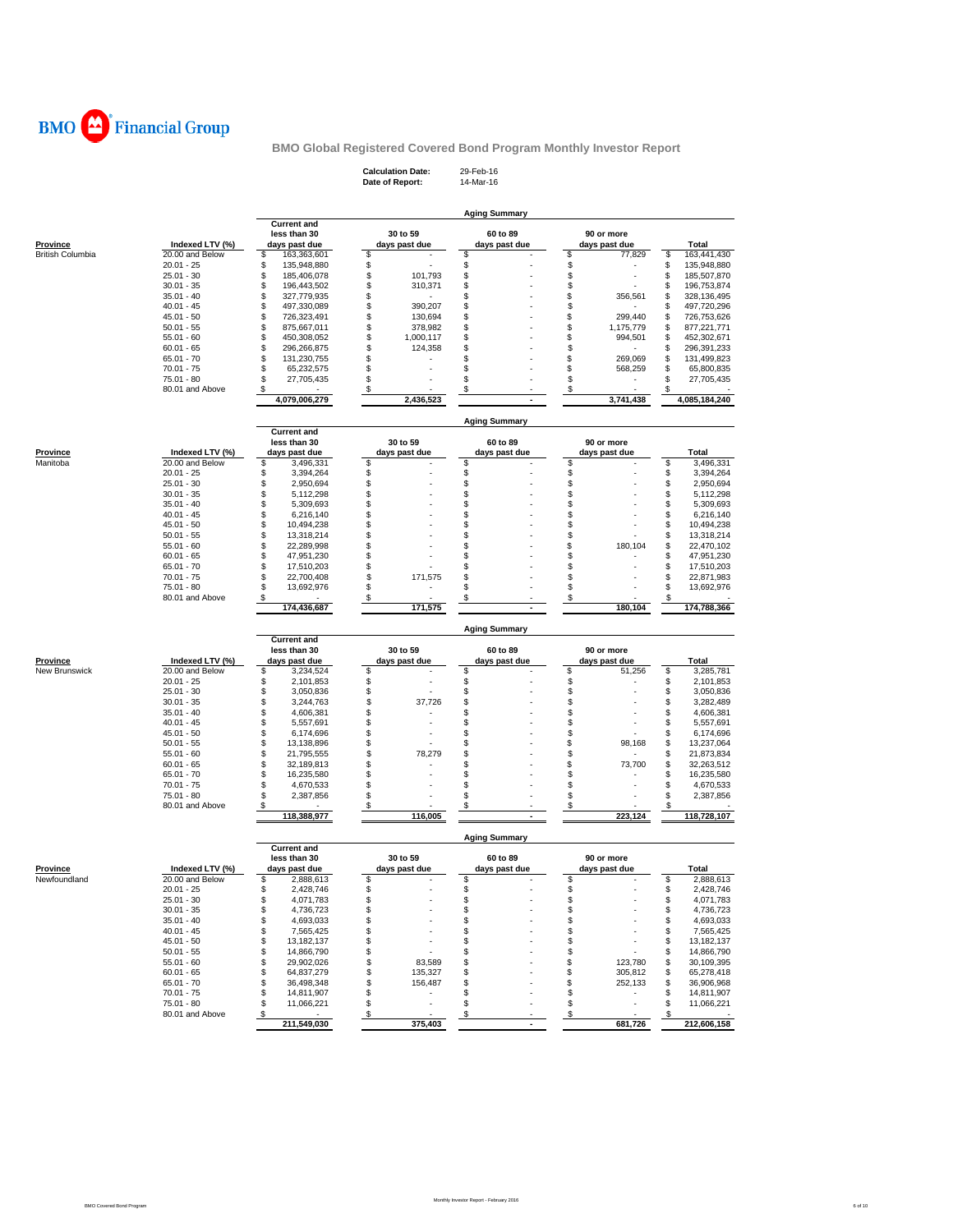

|                                   |                                    |                                        | <b>Calculation Date:</b><br>Date of Report: | 29-Feb-16<br>14-Mar-16 |                                |                                        |
|-----------------------------------|------------------------------------|----------------------------------------|---------------------------------------------|------------------------|--------------------------------|----------------------------------------|
|                                   |                                    |                                        |                                             |                        |                                |                                        |
|                                   |                                    | <b>Current and</b>                     |                                             | <b>Aging Summary</b>   |                                |                                        |
|                                   |                                    | less than 30                           | 30 to 59                                    | 60 to 89               | 90 or more                     |                                        |
| Province<br>Northwest Territories | Indexed LTV (%)<br>20.00 and Below | days past due<br>\$                    | days past due<br>\$                         | days past due<br>\$    | days past due<br>\$            | Total<br>\$                            |
|                                   | $20.01 - 25$                       | S                                      | \$                                          | \$                     | \$                             | \$                                     |
|                                   | $25.01 - 30$                       | S                                      | \$                                          | \$                     | \$                             | \$                                     |
|                                   | $30.01 - 35$                       | S                                      | \$                                          | S                      | \$                             | s                                      |
|                                   | $35.01 - 40$                       | \$<br>S                                | \$                                          | \$<br>S                | \$<br>\$                       | \$<br>Ś                                |
|                                   | $40.01 - 45$<br>$45.01 - 50$       | S                                      | \$<br>\$                                    | S                      | \$                             | \$                                     |
|                                   | $50.01 - 55$                       | S                                      | \$                                          | S                      | \$                             | \$                                     |
|                                   | $55.01 - 60$                       | S                                      | \$                                          | S                      | \$                             | S                                      |
|                                   | $60.01 - 65$                       | S                                      | \$                                          | S                      | \$                             | \$                                     |
|                                   | $65.01 - 70$                       | S                                      | \$                                          | S                      | \$                             | s                                      |
|                                   | $70.01 - 75$<br>$75.01 - 80$       | S<br>S                                 | \$<br>\$                                    | S<br>S                 | \$<br>\$                       | s<br>s                                 |
|                                   | 80.01 and Above                    | S                                      | \$                                          | S                      | \$                             | \$                                     |
|                                   |                                    | \$                                     | \$                                          | \$                     | \$                             | \$                                     |
|                                   |                                    |                                        |                                             |                        |                                |                                        |
|                                   |                                    | <b>Current and</b>                     |                                             | <b>Aging Summary</b>   |                                |                                        |
|                                   |                                    | less than 30                           | 30 to 59                                    | 60 to 89               | 90 or more                     |                                        |
| Province                          | Indexed LTV (%)                    | days past due                          | days past due                               | days past due          | days past due                  | <b>Total</b>                           |
| Nova Scotia                       | 20.00 and Below                    | 4,992,747<br>\$                        | \$                                          | S                      | \$                             | \$<br>4,992,747                        |
|                                   | $20.01 - 25$                       | \$<br>4,167,425                        | \$                                          | \$                     | \$                             | \$<br>4,167,425                        |
|                                   | $25.01 - 30$<br>$30.01 - 35$       | \$<br>6,043,530<br>\$<br>8,989,098     | \$<br>\$<br>224,418                         | \$<br>\$               | \$<br>\$                       | \$<br>6,043,530<br>\$<br>9,213,516     |
|                                   | $35.01 - 40$                       | \$<br>10,528,343                       | \$                                          | S                      | \$                             | \$<br>10,528,343                       |
|                                   | $40.01 - 45$                       | \$<br>14,827,995                       | \$                                          | S                      | \$                             | \$<br>14,827,995                       |
|                                   | $45.01 - 50$                       | \$<br>18,258,927                       | \$                                          | S                      | \$                             | \$<br>18,258,927                       |
|                                   | $50.01 - 55$                       | \$<br>30,119,946                       | \$                                          | S                      | \$                             | \$<br>30,119,946                       |
|                                   | $55.01 - 60$                       | \$<br>45,256,846                       | \$<br>342,058                               | S                      | \$                             | \$<br>45,598,903                       |
|                                   | $60.01 - 65$<br>$65.01 - 70$       | \$<br>82,087,435<br>\$                 | \$<br>\$                                    | S<br>\$                | \$<br>407,440<br>\$            | \$<br>82,494,876<br>\$                 |
|                                   | $70.01 - 75$                       | 53,598,710<br>\$<br>43,421,806         | \$                                          | S                      | \$                             | 53,598,710<br>\$<br>43,421,806         |
|                                   | 75.01 - 80                         | \$<br>15,974,371                       | \$                                          | S                      | \$                             | \$<br>15,974,371                       |
|                                   | 80.01 and Above                    | \$                                     | \$                                          | S                      | \$                             | \$                                     |
|                                   |                                    | 338,267,180                            | 566,476                                     |                        | 407,440                        | 339,241,096                            |
|                                   |                                    |                                        |                                             | <b>Aging Summary</b>   |                                |                                        |
|                                   |                                    | <b>Current and</b>                     |                                             |                        |                                |                                        |
|                                   |                                    | less than 30                           | 30 to 59                                    | 60 to 89               | 90 or more                     |                                        |
| <b>Province</b><br>Nunavut        | Indexed LTV (%)<br>20.00 and Below | days past due<br>\$                    | days past due<br>\$                         | days past due<br>\$    | days past due<br>\$            | Total<br>\$                            |
|                                   | $20.01 - 25$                       | \$                                     | \$                                          | \$                     | \$                             | \$                                     |
|                                   | $25.01 - 30$                       | \$                                     | \$                                          | \$                     | \$                             | s                                      |
|                                   | $30.01 - 35$                       | S                                      | \$                                          | \$                     | \$                             | \$                                     |
|                                   | $35.01 - 40$                       | S                                      | \$                                          | S                      | \$                             | S                                      |
|                                   | $40.01 - 45$                       | S<br>S                                 | \$<br>\$                                    | S<br>S                 | \$<br>\$                       | \$                                     |
|                                   | $45.01 - 50$<br>$50.01 - 55$       | S                                      | \$                                          | S                      | \$                             | \$<br>\$                               |
|                                   | $55.01 - 60$                       | S                                      | \$                                          | \$                     | \$                             | s                                      |
|                                   | $60.01 - 65$                       | S                                      | \$                                          | S                      | \$                             | \$                                     |
|                                   | $65.01 - 70$                       | S                                      | \$                                          | S                      | \$                             | s                                      |
|                                   | $70.01 - 75$                       | S                                      | \$                                          | S                      | \$                             | \$                                     |
|                                   | 75.01 - 80<br>80.01 and Above      | S<br>\$                                | \$<br>\$                                    | \$<br>\$               | \$<br>\$                       | \$<br>s                                |
|                                   |                                    | \$<br>ä,                               | \$<br>ä,                                    | \$<br>ä,               | \$<br>Ĭ.                       | \$<br>ä,                               |
|                                   |                                    |                                        |                                             |                        |                                |                                        |
|                                   |                                    | <b>Current and</b>                     |                                             | <b>Aging Summary</b>   |                                |                                        |
|                                   |                                    | less than 30                           | 30 to 59                                    | 60 to 89               | 90 or more                     |                                        |
| <b>Province</b>                   | Indexed LTV (%)                    | days past due                          | days past due                               | days past due          | days past due                  | <b>Total</b>                           |
| Ontario                           | 20.00 and Below                    | S,<br>185,178,951                      | \$<br>$\sim$                                | S                      | æ.                             | \$<br>185,178,951                      |
|                                   | $20.01 - 25$                       | \$<br>149,197,988                      | \$                                          | \$                     | \$<br>158,536                  | \$<br>149,356,524                      |
|                                   | 25.01 - 30<br>$30.01 - 35$         | \$<br>196,894,870<br>\$<br>256,337,339 | \$<br>115,208<br>\$<br>196,575              | \$<br>\$               | \$<br>$\sim$<br>\$<br>$\sim$   | \$<br>197,010,078<br>\$<br>256,533,914 |
|                                   | $35.01 - 40$                       | \$<br>345,078,323                      | \$<br>$\sim$                                | \$                     | \$<br>232,749                  | \$<br>345,311,072                      |
|                                   | $40.01 - 45$                       | \$<br>447,400,424                      | \$<br>270,370                               | \$                     | \$<br>688,513                  | 448,359,308<br>\$                      |
|                                   | $45.01 - 50$                       | \$<br>654,038,116                      | \$<br>870,711                               | \$                     | \$<br>562,457                  | 655,471,285<br>\$                      |
|                                   | $50.01 - 55$                       | \$<br>923,830,278                      | \$<br>1,167,823                             | \$                     | \$<br>219,411                  | 925,217,513<br>\$                      |
|                                   | $55.01 - 60$                       | \$<br>1,231,393,886                    | \$<br>187,437                               | \$                     | \$<br>785,026                  | \$1,232,366,349                        |
|                                   | $60.01 - 65$                       | \$<br>983,491,305                      | \$<br>101,984                               | \$                     | \$<br>154,992                  | 983,748,281<br>\$                      |
|                                   | $65.01 - 70$<br>70.01 - 75         | \$<br>521,489,327<br>376,948,709<br>\$ | \$<br>$\sim$<br>\$<br>×.                    | S<br>\$                | \$<br>435,486<br>\$<br>268,439 | \$<br>521,924,813<br>\$                |
|                                   | 75.01 - 80                         | \$<br>198,309,160                      | \$<br>67,274                                | \$                     | \$<br>$\sim$                   | 377,217,147<br>\$<br>198,376,433       |
|                                   | 80.01 and Above                    | \$<br>$\sim$                           | \$<br>$\sim$                                | \$                     | \$<br>$\sim$                   | \$                                     |
|                                   |                                    | 6,469,588,675                          | 2,977,383                                   |                        | 3,505,609                      | 6,476,071,667                          |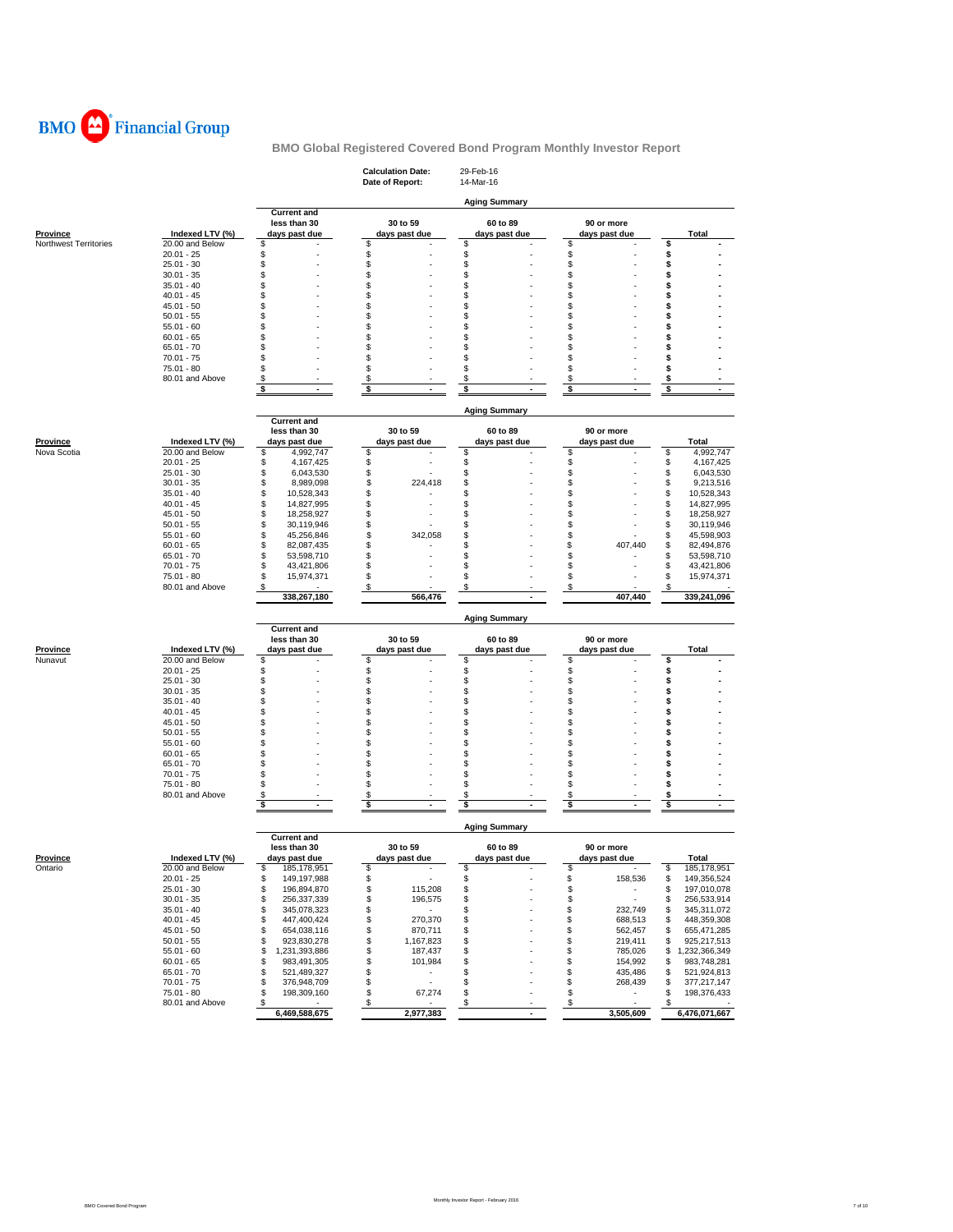

|                          |                                 |                                        | <b>Calculation Date:</b><br>Date of Report: | 29-Feb-16<br>14-Mar-16 |                                    |                                        |
|--------------------------|---------------------------------|----------------------------------------|---------------------------------------------|------------------------|------------------------------------|----------------------------------------|
|                          |                                 |                                        |                                             |                        |                                    |                                        |
|                          |                                 | <b>Current and</b>                     |                                             | <b>Aging Summary</b>   |                                    |                                        |
|                          |                                 | less than 30                           | 30 to 59                                    | 60 to 89               | 90 or more                         |                                        |
| <b>Province</b>          | Indexed LTV (%)                 | days past due                          | days past due                               | days past due          | days past due                      | Total                                  |
| Prince Edward Island     | 20.00 and Below<br>$20.01 - 25$ | \$<br>762,237<br>\$                    | \$                                          | \$                     | \$                                 | \$<br>762,237                          |
|                          | $25.01 - 30$                    | 497,431<br>\$<br>1,023,118             | \$<br>\$                                    | \$<br>\$               | \$<br>\$                           | \$<br>497,431<br>\$<br>1,023,118       |
|                          | $30.01 - 35$                    | \$<br>1,431,756                        | \$                                          | \$                     | \$                                 | \$<br>1,431,756                        |
|                          | $35.01 - 40$                    | \$<br>1,243,177                        | \$                                          | \$                     | \$                                 | \$<br>1,243,177                        |
|                          | $40.01 - 45$                    | \$<br>2,248,904                        | \$                                          | \$                     | \$                                 | \$<br>2,248,904                        |
|                          | 45.01 - 50                      | \$<br>2,294,026                        | \$<br>\$                                    | \$<br>\$               | \$<br>\$                           | \$<br>2,294,026                        |
|                          | $50.01 - 55$<br>$55.01 - 60$    | \$<br>7,157,719<br>\$<br>8,593,697     | \$                                          | \$                     | \$                                 | \$<br>7,157,719<br>\$<br>8,593,697     |
|                          | $60.01 - 65$                    | \$<br>11,314,558                       | \$                                          | \$                     | \$<br>175,847                      | \$<br>11,490,405                       |
|                          | 65.01 - 70                      | \$<br>5,595,898                        | \$                                          | \$                     | \$                                 | \$<br>5,595,898                        |
|                          | $70.01 - 75$                    | \$<br>1,187,253                        | \$                                          | S                      | \$                                 | \$<br>1,187,253                        |
|                          | 75.01 - 80                      | \$<br>486,144                          | \$                                          | \$<br>\$               | \$                                 | \$<br>486,144                          |
|                          | 80.01 and Above                 | \$<br>43,835,917                       | \$                                          |                        | \$<br>175,847                      | \$<br>44,011,764                       |
|                          |                                 |                                        |                                             |                        |                                    |                                        |
|                          |                                 |                                        |                                             | <b>Aging Summary</b>   |                                    |                                        |
|                          |                                 | <b>Current and</b><br>less than 30     | 30 to 59                                    | 60 to 89               | 90 or more                         |                                        |
| Province                 | Indexed LTV (%)                 | days past due                          | days past due                               | days past due          | days past due                      | Total                                  |
| Quebec                   | 20.00 and Below                 | \$<br>39,337,617                       | \$                                          | \$                     | \$                                 | \$<br>39,337,617                       |
|                          | $20.01 - 25$                    | \$<br>32,991,998                       | \$                                          | \$                     | \$<br>36,641                       | \$<br>33,028,638                       |
|                          | $25.01 - 30$                    | \$<br>38,155,945                       | \$                                          | \$                     | \$                                 | \$<br>38, 155, 945                     |
|                          | $30.01 - 35$<br>$35.01 - 40$    | \$<br>49,198,499<br>\$                 | \$<br>445,611<br>\$<br>48,479               | \$<br>\$               | \$<br>\$                           | \$<br>49,644,110<br>\$                 |
|                          | $40.01 - 45$                    | 62,094,849<br>\$<br>87,092,136         | \$                                          | \$                     | \$                                 | 62,143,328<br>\$<br>87,092,136         |
|                          | 45.01 - 50                      | \$<br>113,726,564                      | \$                                          | \$                     | \$<br>608,680                      | \$<br>114,335,244                      |
|                          | $50.01 - 55$                    | \$<br>141,628,638                      | \$                                          | \$                     | \$                                 | \$<br>141,628,638                      |
|                          | $55.01 - 60$                    | \$<br>190,237,059                      | \$<br>151,609                               | \$                     | \$<br>299,375                      | \$<br>190,688,043                      |
|                          | $60.01 - 65$                    | \$<br>385,509,745                      | \$<br>730,187                               | \$                     | \$<br>1,263,643                    | \$<br>387,503,574                      |
|                          | $65.01 - 70$                    | \$<br>272,276,398                      | \$<br>911,093                               | \$                     | \$<br>741,848                      | \$<br>273,929,338                      |
|                          | $70.01 - 75$<br>75.01 - 80      | \$<br>466,696,089<br>\$<br>260,670,133 | \$<br>1,082,346<br>\$<br>307,513            | \$<br>\$               | \$<br>1,088,903<br>\$<br>1,137,518 | \$<br>468,867,337<br>\$<br>262,115,164 |
|                          | 80.01 and Above                 | \$                                     | \$                                          | \$                     | \$                                 | \$                                     |
|                          |                                 | 2,139,615,668                          | 3,676,838                                   |                        | 5,176,607                          | 2,148,469,113                          |
|                          |                                 |                                        |                                             | <b>Aging Summary</b>   |                                    |                                        |
|                          |                                 | <b>Current and</b>                     |                                             |                        |                                    |                                        |
|                          |                                 | less than 30                           | 30 to 59                                    | 60 to 89               | 90 or more                         |                                        |
| <b>Province</b>          | Indexed LTV (%)                 | days past due                          | days past due                               | days past due          | days past due                      | Total                                  |
| Saskatchewan             | 20.00 and Below<br>$20.01 - 25$ | \$<br>5,030,659<br>\$<br>4,320,720     | \$<br>\$                                    | \$<br>\$               | \$<br>\$                           | \$<br>5,030,659<br>\$<br>4,320,720     |
|                          | $25.01 - 30$                    | \$<br>5,209,728                        | \$                                          | \$                     | \$                                 | \$<br>5,209,728                        |
|                          | $30.01 - 35$                    | \$<br>8,851,557                        | \$                                          | \$                     | \$                                 | \$<br>8,851,557                        |
|                          | $35.01 - 40$                    | \$<br>11,769,637                       | \$                                          | \$                     | \$                                 | \$<br>11,769,637                       |
|                          | 40.01 - 45                      | \$<br>13,859,360                       | \$                                          | \$                     | \$                                 | \$<br>13,859,360                       |
|                          | $45.01 - 50$                    | \$<br>30,957,749<br>\$                 | \$<br>506,914                               | \$                     | \$                                 | \$<br>31,464,663                       |
|                          | $50.01 - 55$<br>$55.01 - 60$    | 77,132,214<br>\$<br>123,520,415        | \$<br>199,259<br>\$                         | \$<br>S                | \$<br>495,069<br>\$<br>335,659     | \$<br>77,826,542<br>\$<br>123,856,073  |
|                          | $60.01 - 65$                    | \$<br>58,494,289                       | \$                                          | \$                     | \$                                 | \$<br>58,494,289                       |
|                          | $65.01 - 70$                    | \$<br>21,298,568                       | \$                                          | \$                     | \$                                 | \$<br>21,298,568                       |
|                          | $70.01 - 75$                    | \$<br>16,329,479                       | \$                                          | \$                     | \$                                 | \$<br>16,329,479                       |
|                          | 75.01 - 80                      | \$<br>4,897,879                        | \$                                          | \$                     | \$                                 | \$<br>4,897,879                        |
|                          | 80.01 and Above                 | \$<br>381,672,254                      | \$<br>706,173                               | \$<br>٠                | \$<br>830,728                      | \$<br>383,209,154                      |
|                          |                                 |                                        |                                             |                        |                                    |                                        |
|                          |                                 | <b>Current and</b>                     |                                             | <b>Aging Summary</b>   |                                    |                                        |
|                          |                                 | less than 30                           | 30 to 59                                    | 60 to 89               | 90 or more                         |                                        |
| <b>Province</b>          | Indexed LTV (%)                 | days past due                          | days past due                               | days past due          | days past due                      | <b>Total</b>                           |
| <b>Yukon Territories</b> | 20.00 and Below<br>20.01 - 25   | S<br>\$                                | \$<br>\$                                    | s<br>\$                | \$                                 | S<br>\$                                |
|                          | $25.01 - 30$                    | \$                                     | \$                                          | \$                     | \$                                 | \$                                     |
|                          | $30.01 - 35$                    | \$                                     | \$                                          | \$                     | \$                                 | \$                                     |
|                          | $35.01 - 40$                    | \$                                     | \$                                          | \$                     | \$                                 | \$                                     |
|                          | $40.01 - 45$                    | \$                                     | \$                                          | \$                     | \$                                 | \$                                     |
|                          | 45.01 - 50                      | \$                                     | \$                                          | \$                     | \$                                 | \$                                     |
|                          | $50.01 - 55$                    | \$                                     | \$<br>\$                                    | S<br>S                 | \$<br>\$                           | \$                                     |
|                          | $55.01 - 60$<br>$60.01 - 65$    | \$<br>\$                               | \$                                          | S                      | \$                                 | \$<br>\$                               |
|                          | 65.01 - 70                      | \$                                     | S                                           | \$                     | \$                                 | \$                                     |
|                          | $70.01 - 75$                    | \$                                     | S                                           | \$                     | \$                                 | \$                                     |
|                          | 75.01 - 80                      | \$                                     | \$                                          | \$                     | \$                                 | \$                                     |
|                          |                                 |                                        |                                             |                        |                                    |                                        |
|                          | 80.01 and Above                 | \$<br>\$                               | \$<br>\$                                    | \$<br>\$               | \$<br>\$                           | \$<br>\$                               |

<sup>(1)</sup> Value as determined by adjusting, not less than quarterly, the Original Market Value utilizing the Indexation Methodology (see Appendix for details) for subsequent price developments.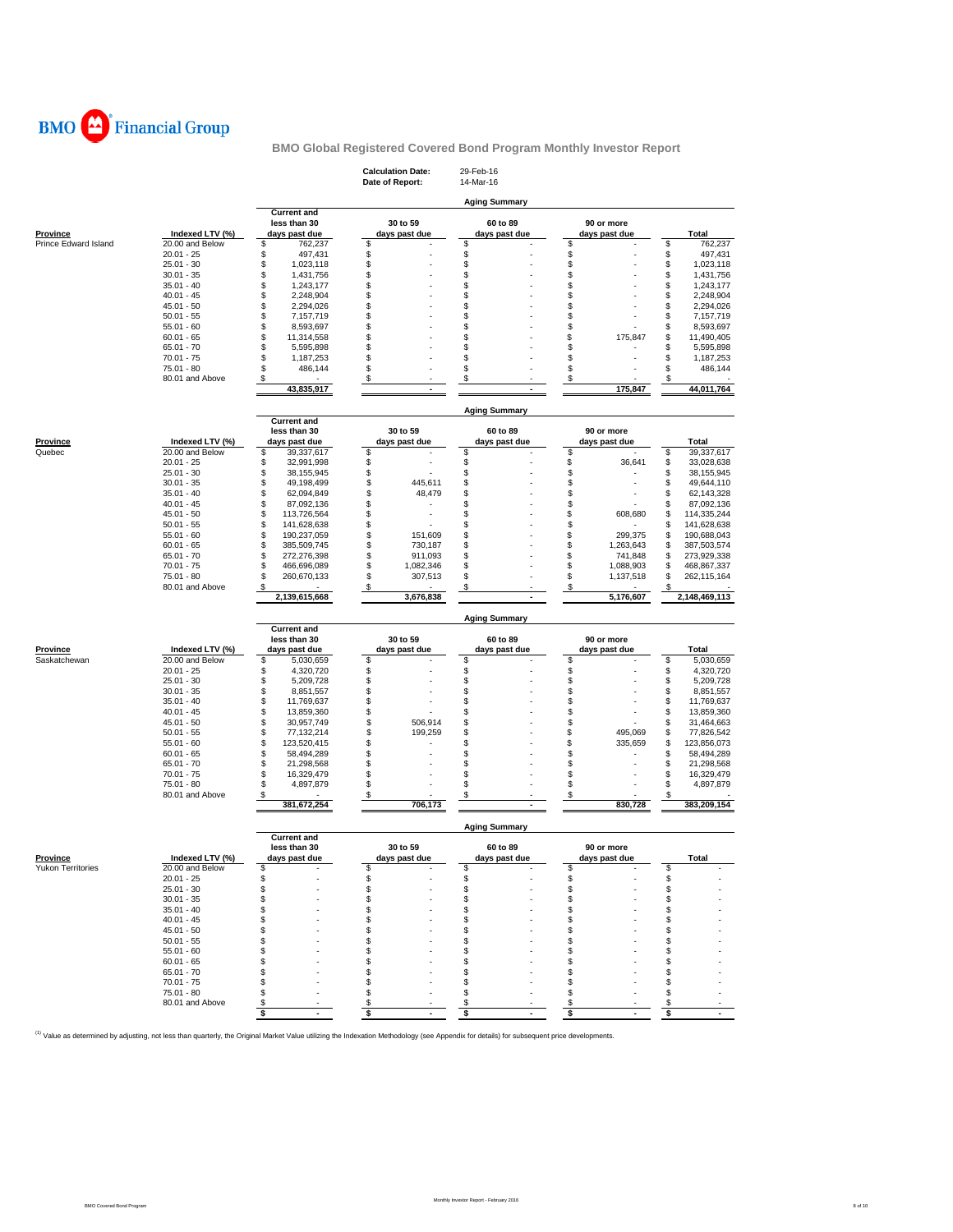

## **Calculation Date:** 29-Feb-16 **Date of Report:** 14-Mar-16

**Cover Pool - Current LTV Distribution by Credit Score (1)**

|                 |               |             | <b>Credit Scores</b> |               |               |               |                |
|-----------------|---------------|-------------|----------------------|---------------|---------------|---------------|----------------|
| Indexed LTV (%) | <600          | $600 - 650$ | 651 - 700            | 701 - 750     | 751 - 800     | >800          | Total          |
| 20.00 and Below | 34.458.631    | 12.381.140  | 31.312.186           | 74.548.258    | 188,506,795   | 107.691.476   | 448.898.485    |
| $20.01 - 25$    | 21.592.584    | 16.955.254  | 31.638.775           | 70.528.222    | 154.219.650   | 72.620.937    | 367,555,422    |
| $25.01 - 30$    | 39.292.463    | 20.534.206  | 44.461.951           | 97.488.458    | 204.085.342   | 81.289.949    | 487.152.368    |
| $30.01 - 35$    | 46.017.707    | 25.534.611  | 54.596.523           | 123.580.621   | 254.251.712   | 92.948.444    | 596.929.619    |
| $35.01 - 40$    | 62.611.462    | 36,356,231  | 91,379,666           | 187.008.737   | 349.220.818   | 109.056.186   | 835,633,100    |
| $40.01 - 45$    | 96.949.286    | 48.154.089  | 127.519.013          | 257.017.928   | 500.980.654   | 144.423.587   | 1.175.044.557  |
| $45.01 - 50$    | 139.122.429   | 90.940.870  | 219.976.330          | 403.002.582   | 657.715.586   | 190.870.154   | 1.701.627.951  |
| $50.01 - 55$    | 181.872.325   | 104.148.630 | 256.075.320          | 544.382.078   | 960.908.705   | 228.441.236   | 2,275,828,293  |
| $55.01 - 60$    | 181.266.572   | 125.708.258 | 316.687.983          | 558.099.658   | 951.108.486   | 242.089.360   | 2,374,960,318  |
| $60.01 - 65$    | 167.138.297   | 166.857.130 | 358.670.223          | 619.513.162   | 831.219.472   | 197.489.661   | 2.340.887.946  |
| $65.01 - 70$    | 78.541.898    | 89.374.737  | 222.811.164          | 338.354.508   | 525.183.807   | 108.185.348   | 1,362,451,462  |
| $70.01 - 75$    | 73.985.626    | 68.682.400  | 177.162.394          | 302.596.942   | 489.633.041   | 82.561.666    | 1,194,622,069  |
| 75.01 - 80      | 85.124.794    | 31.593.541  | 79.320.194           | 127.920.590   | 341.322.798   | 36.291.494    | 701.573.411    |
| 80.01 and Above |               |             |                      |               |               |               |                |
|                 | 1.207.974.073 | 837.221.098 | 2.011.611.722        | 3.704.041.744 | 6.408.356.866 | 1.693.959.497 | 15.863.165.000 |

<sup>(1)</sup> Market Value as determined by adjusting, not less than quarterly, the Original Market Value utilizing the Indexation Methodology (see Appendix for details) for subsequent price developments.